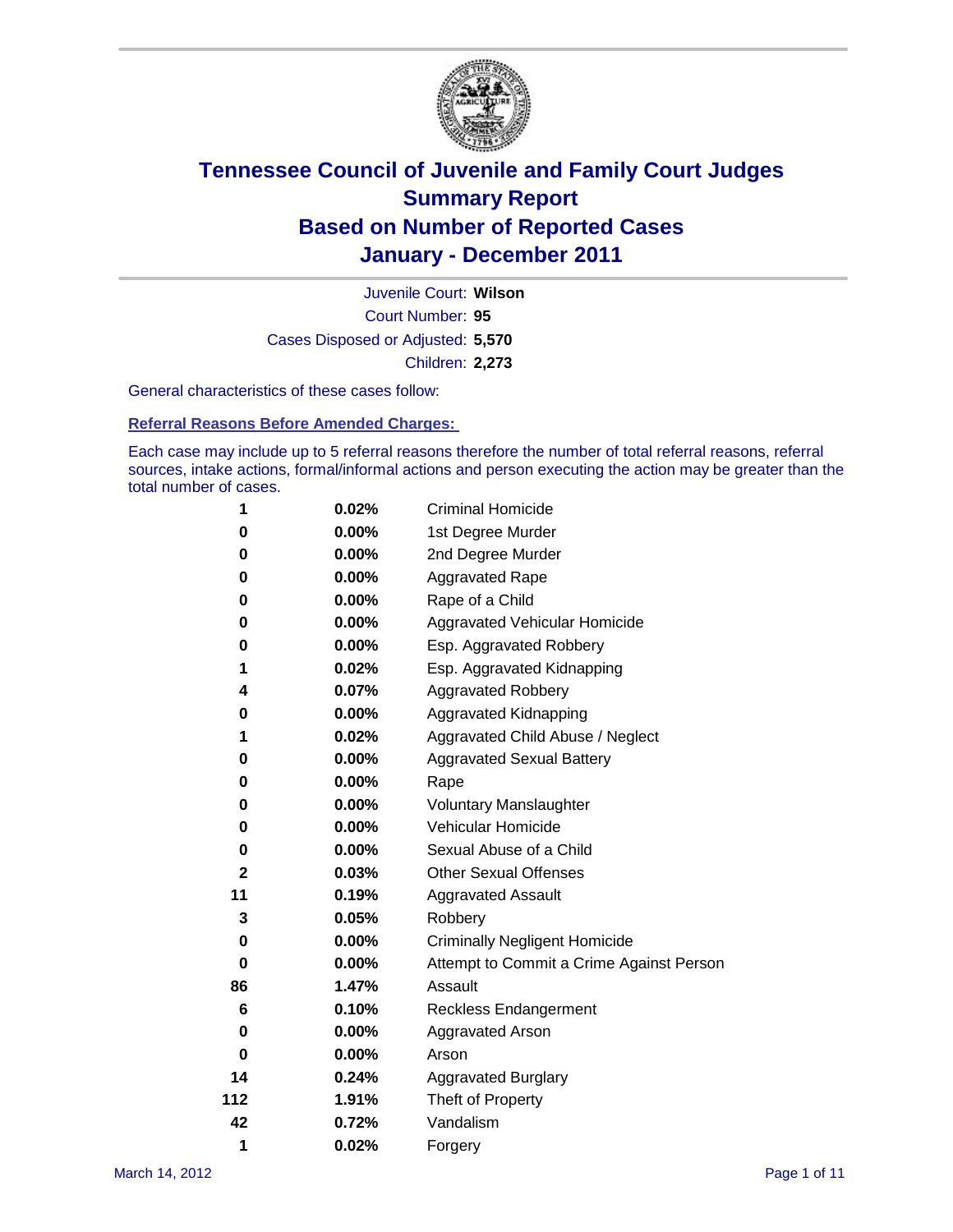

Court Number: **95** Juvenile Court: **Wilson** Cases Disposed or Adjusted: **5,570** Children: **2,273**

#### **Referral Reasons Before Amended Charges:**

Each case may include up to 5 referral reasons therefore the number of total referral reasons, referral sources, intake actions, formal/informal actions and person executing the action may be greater than the total number of cases.

| $\pmb{0}$      | 0.00%    | <b>Worthless Checks</b>                                     |
|----------------|----------|-------------------------------------------------------------|
| $\mathbf{2}$   | 0.03%    | Illegal Possession / Fraudulent Use of Credit / Debit Cards |
| 40             | 0.68%    | <b>Burglary</b>                                             |
| 5              | 0.09%    | Unauthorized Use of a Vehicle                               |
| 1              | 0.02%    | <b>Cruelty to Animals</b>                                   |
| 1              | 0.02%    | Sale of Controlled Substances                               |
| 56             | 0.95%    | <b>Other Drug Offenses</b>                                  |
| 86             | 1.47%    | Possession of Controlled Substances                         |
| $\mathbf{2}$   | 0.03%    | <b>Criminal Attempt</b>                                     |
| 12             | 0.20%    | Carrying Weapons on School Property                         |
| 12             | 0.20%    | Unlawful Carrying / Possession of a Weapon                  |
| 12             | 0.20%    | <b>Evading Arrest</b>                                       |
| 5              | 0.09%    | Escape                                                      |
| 4              | 0.07%    | Driving Under Influence (DUI)                               |
| 41             | 0.70%    | Possession / Consumption of Alcohol                         |
| 12             | 0.20%    | Resisting Stop, Frisk, Halt, Arrest or Search               |
| $\mathbf 0$    | $0.00\%$ | <b>Aggravated Criminal Trespass</b>                         |
| 7              | 0.12%    | Harassment                                                  |
| 1              | 0.02%    | Failure to Appear                                           |
| 1              | 0.02%    | Filing a False Police Report                                |
| $\overline{7}$ | 0.12%    | Criminal Impersonation                                      |
| 77             | 1.31%    | <b>Disorderly Conduct</b>                                   |
| 23             | 0.39%    | <b>Criminal Trespass</b>                                    |
| 17             | 0.29%    | <b>Public Intoxication</b>                                  |
| 1              | 0.02%    | Gambling                                                    |
| 30             | 0.51%    | <b>Traffic</b>                                              |
| 0              | $0.00\%$ | <b>Local Ordinances</b>                                     |
| 6              | 0.10%    | Violation of Wildlife Regulations                           |
| 137            | 2.33%    | Contempt of Court                                           |
| 100            | 1.70%    | Violation of Probation                                      |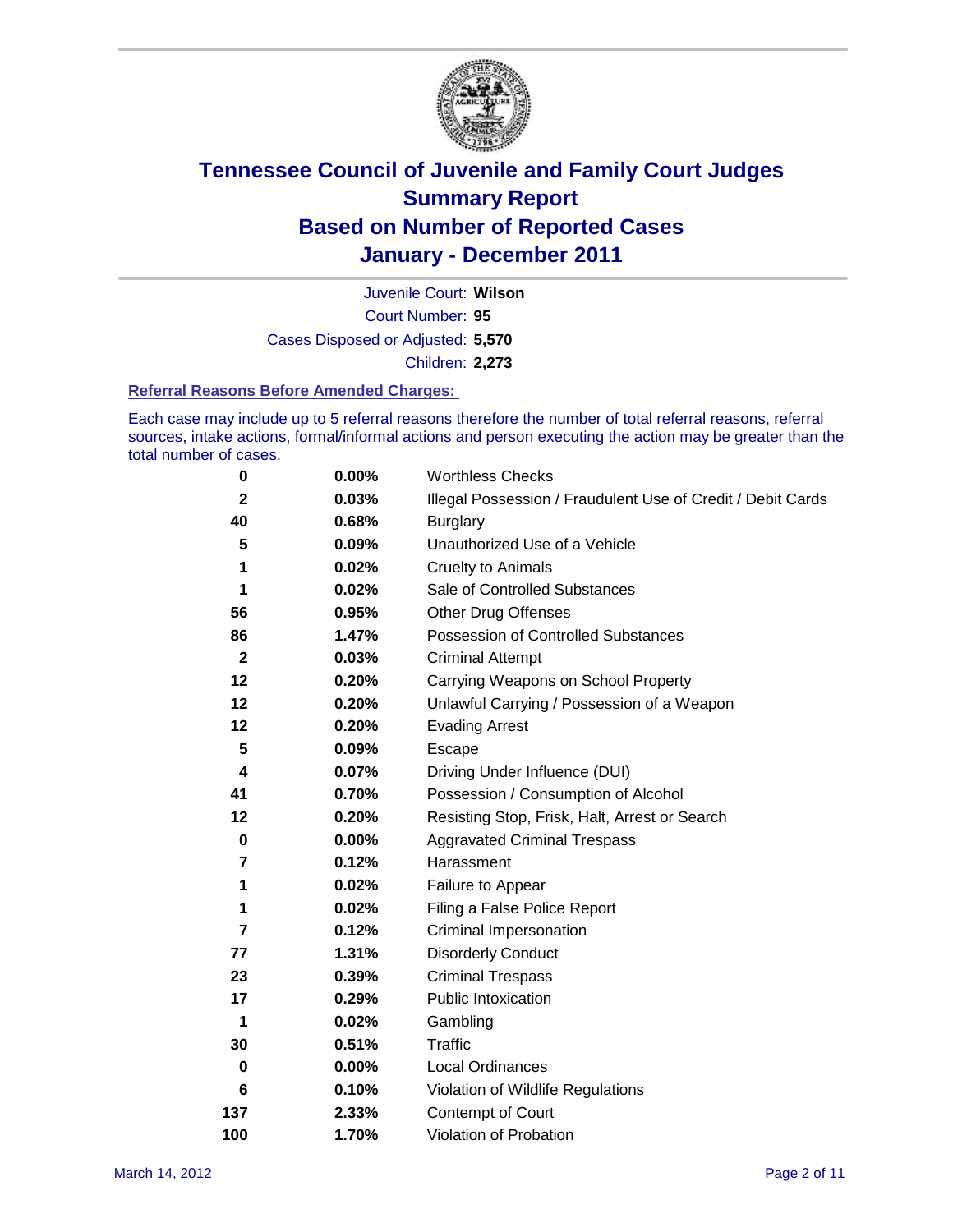

Court Number: **95** Juvenile Court: **Wilson** Cases Disposed or Adjusted: **5,570** Children: **2,273**

#### **Referral Reasons Before Amended Charges:**

Each case may include up to 5 referral reasons therefore the number of total referral reasons, referral sources, intake actions, formal/informal actions and person executing the action may be greater than the total number of cases.

| 9     | 0.15%    | Violation of Aftercare                 |
|-------|----------|----------------------------------------|
| 64    | 1.09%    | <b>Unruly Behavior</b>                 |
| 130   | 2.22%    | Truancy                                |
| 42    | 0.72%    | In-State Runaway                       |
| 0     | $0.00\%$ | Out-of-State Runaway                   |
| 119   | 2.03%    | Possession of Tobacco Products         |
| 19    | 0.32%    | Violation of a Valid Court Order       |
| 20    | 0.34%    | <b>Violation of Curfew</b>             |
| 0     | 0.00%    | Sexually Abused Child                  |
| 1     | 0.02%    | <b>Physically Abused Child</b>         |
| 224   | 3.82%    | Dependency / Neglect                   |
| 13    | 0.22%    | <b>Termination of Parental Rights</b>  |
| 1     | 0.02%    | <b>Violation of Pretrial Diversion</b> |
| 1     | 0.02%    | Violation of Informal Adjustment       |
| 2,367 | 40.33%   | <b>Judicial Review</b>                 |
| 6     | 0.10%    | <b>Administrative Review</b>           |
| 181   | 3.08%    | <b>Foster Care Review</b>              |
| 140   | 2.39%    | Custody                                |
| 90    | 1.53%    | Visitation                             |
| 180   | 3.07%    | Paternity / Legitimation               |
| 633   | 10.79%   | <b>Child Support</b>                   |
| 156   | 2.66%    | <b>Request for Medical Treatment</b>   |
| 0     | 0.00%    | <b>Consent to Marry</b>                |
| 491   | 8.37%    | Other                                  |
| 5,869 | 100.00%  | <b>Total Referrals</b>                 |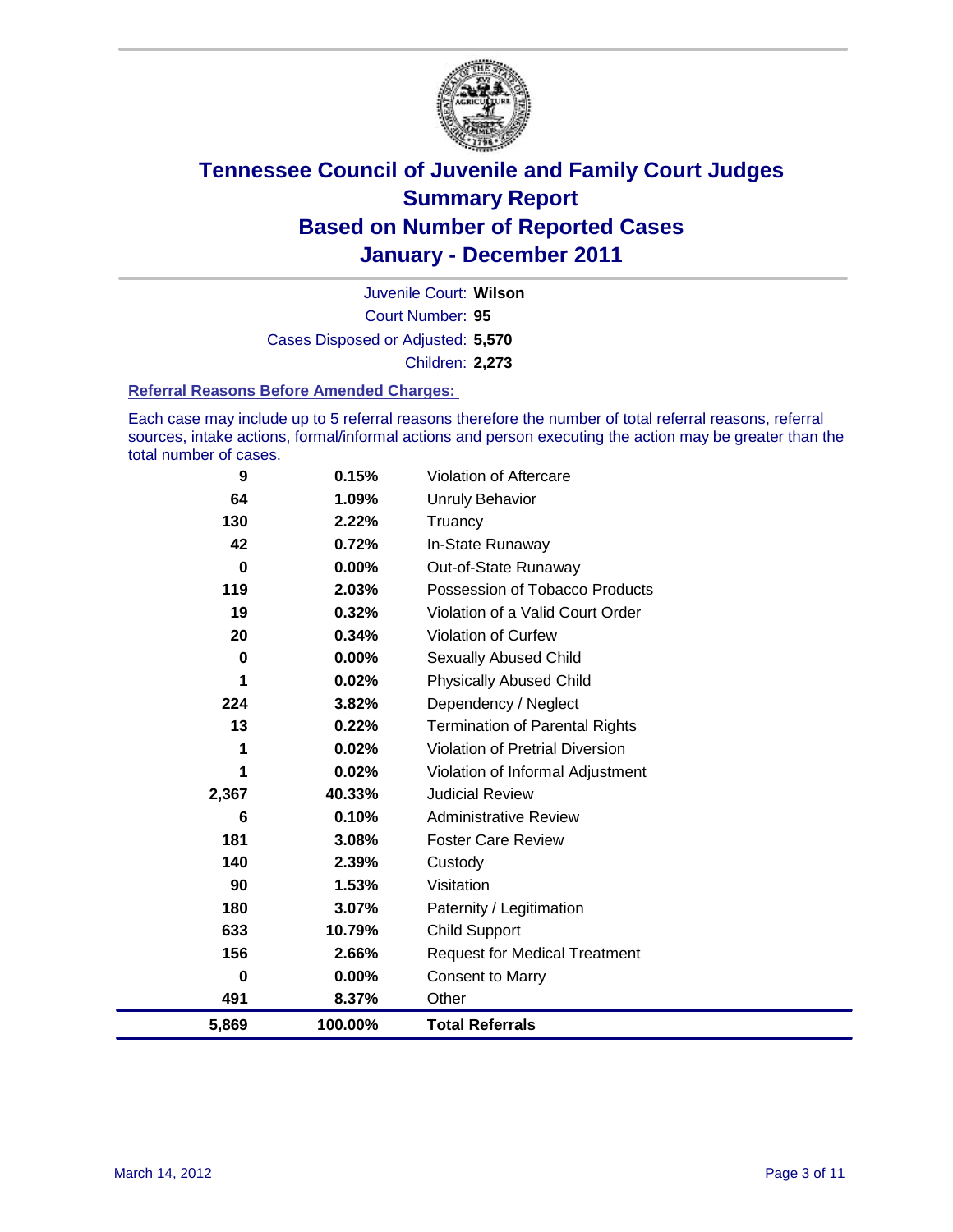

|                                   | Juvenile Court: Wilson |                                   |  |  |  |
|-----------------------------------|------------------------|-----------------------------------|--|--|--|
|                                   | Court Number: 95       |                                   |  |  |  |
| Cases Disposed or Adjusted: 5,570 |                        |                                   |  |  |  |
|                                   | Children: 2,273        |                                   |  |  |  |
| <b>Referral Sources: 1</b>        |                        |                                   |  |  |  |
| 865                               | 14.74%                 | Law Enforcement                   |  |  |  |
| 465                               | 7.92%                  | Parents                           |  |  |  |
| 91                                | 1.55%                  | <b>Relatives</b>                  |  |  |  |
| 26                                | 0.44%                  | Self                              |  |  |  |
| 414                               | 7.05%                  | School                            |  |  |  |
| 0                                 | 0.00%                  | <b>CSA</b>                        |  |  |  |
| 638                               | 10.87%                 | <b>DCS</b>                        |  |  |  |
| 3                                 | 0.05%                  | <b>Other State Department</b>     |  |  |  |
| 344                               | 5.86%                  | <b>District Attorney's Office</b> |  |  |  |
| 218                               | 3.71%                  | <b>Court Staff</b>                |  |  |  |
| $\bf{0}$                          | 0.00%                  | Social Agency                     |  |  |  |
| 12                                | 0.20%                  | <b>Other Court</b>                |  |  |  |
| 80                                | 1.36%                  | Victim                            |  |  |  |
| 0                                 | $0.00\%$               | Child & Parent                    |  |  |  |
| 0                                 | 0.00%                  | Hospital                          |  |  |  |
| $\mathbf{2}$                      | 0.03%                  | Unknown                           |  |  |  |
| 2,711                             | 46.19%                 | Other                             |  |  |  |
| 5,869                             | 100.00%                | <b>Total Referral Sources</b>     |  |  |  |

### **Age of Child at Referral: 2**

| 2,273 | 100.00% | <b>Total Child Count</b> |  |
|-------|---------|--------------------------|--|
| 0     | 0.00%   | <b>Unknown</b>           |  |
| 248   | 10.91%  | Ages 19 and Over         |  |
| 259   | 11.39%  | Ages 17 through 18       |  |
| 432   | 19.01%  | Ages 15 through 16       |  |
| 224   | 9.85%   | Ages 13 through 14       |  |
| 109   | 4.80%   | Ages 11 through 12       |  |
| 1,001 | 44.04%  | Ages 10 and Under        |  |
|       |         |                          |  |

<sup>1</sup> If different than number of Referral Reasons (5869), verify accuracy of your court's data.

<sup>2</sup> One child could be counted in multiple categories, verify accuracy of your court's data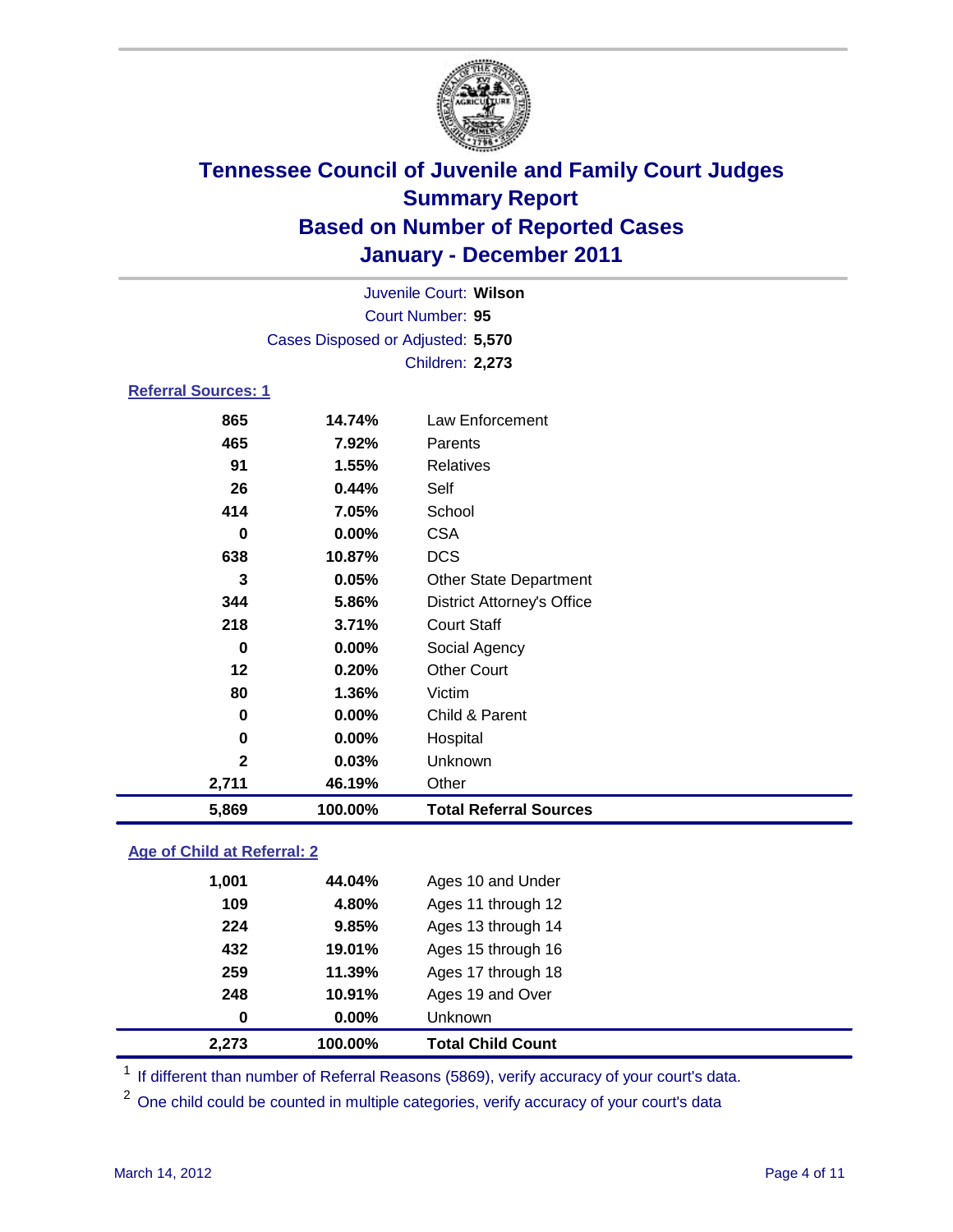

| Juvenile Court: Wilson                  |                                   |                          |  |  |
|-----------------------------------------|-----------------------------------|--------------------------|--|--|
|                                         | Court Number: 95                  |                          |  |  |
|                                         | Cases Disposed or Adjusted: 5,570 |                          |  |  |
|                                         |                                   | Children: 2,273          |  |  |
| Sex of Child: 1                         |                                   |                          |  |  |
| 1,542                                   | 67.84%                            | Male                     |  |  |
| 730                                     | 32.12%                            | Female                   |  |  |
| 1                                       | 0.04%                             | Unknown                  |  |  |
| 2,273                                   | 100.00%                           | <b>Total Child Count</b> |  |  |
| Race of Child: 1                        |                                   |                          |  |  |
| 1,765                                   | 77.65%                            | White                    |  |  |
| 396                                     | 17.42%                            | African American         |  |  |
| 1                                       | 0.04%                             | Native American          |  |  |
| $\mathbf{2}$                            | 0.09%                             | Asian                    |  |  |
| 8                                       | 0.35%                             | Mixed                    |  |  |
| 101                                     | 4.44%                             | Unknown                  |  |  |
| 2,273                                   | 100.00%                           | <b>Total Child Count</b> |  |  |
| <b>Hispanic Origin: 1</b>               |                                   |                          |  |  |
| 88                                      | 3.87%                             | Yes                      |  |  |
| 2,090                                   | 91.95%                            | No                       |  |  |
| 95                                      | 4.18%                             | Unknown                  |  |  |
| 2,273                                   | 100.00%                           | <b>Total Child Count</b> |  |  |
| <b>School Enrollment of Children: 1</b> |                                   |                          |  |  |
| 1,087                                   | 47.82%                            | Yes                      |  |  |
| 1,181                                   | 51.96%                            | <b>No</b>                |  |  |
| 5                                       | 0.22%                             | Unknown                  |  |  |
| 2,273                                   | 100.00%                           | <b>Total Child Count</b> |  |  |

<sup>1</sup> One child could be counted in multiple categories, verify accuracy of your court's data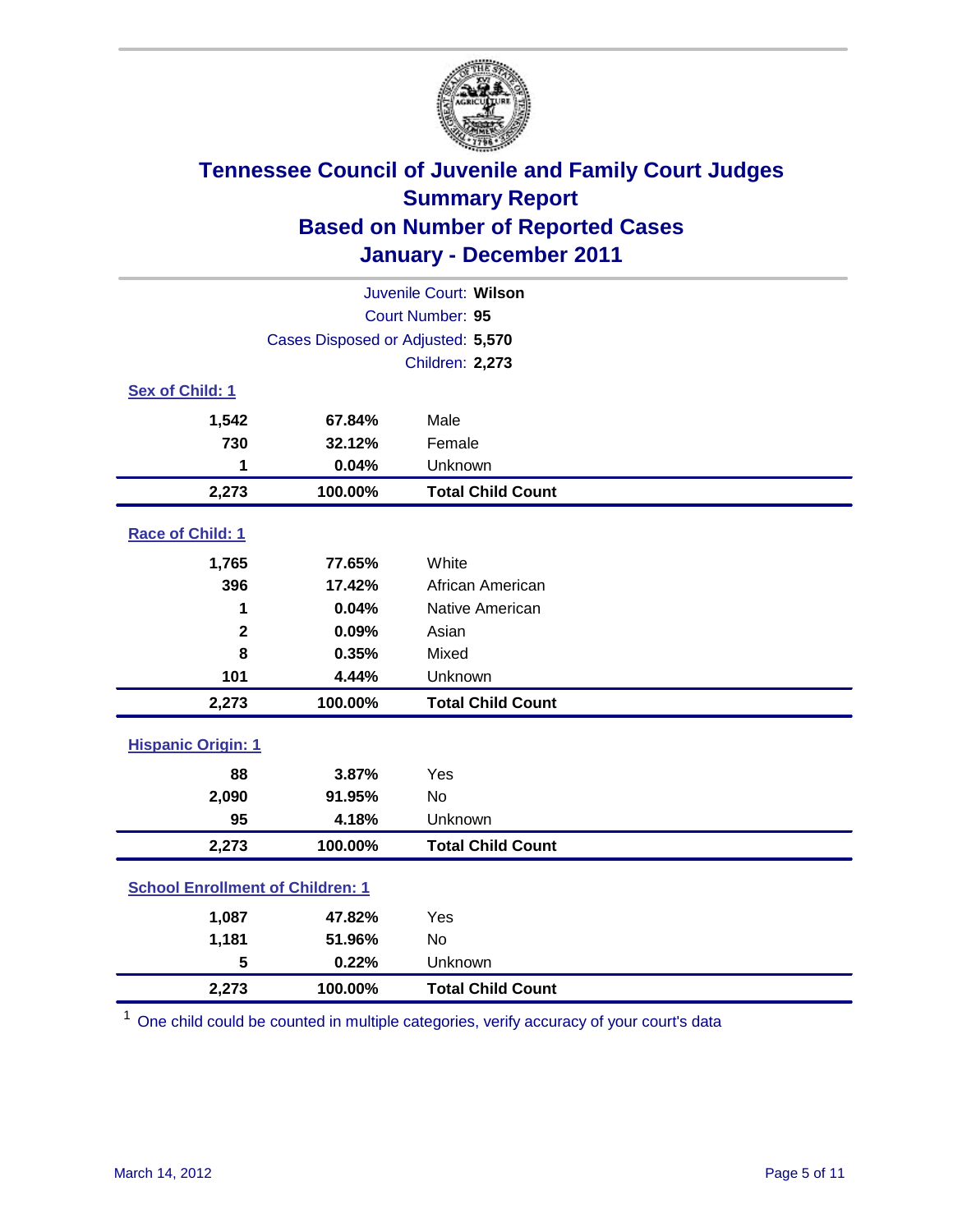

Court Number: **95** Juvenile Court: **Wilson** Cases Disposed or Adjusted: **5,570** Children: **2,273**

### **Living Arrangement of Child at Time of Referral: 1**

| 2,273 | 100.00%  | <b>Total Child Count</b>     |
|-------|----------|------------------------------|
| 2     | 0.09%    | Other                        |
| 3     | 0.13%    | Unknown                      |
| 807   | 35.50%   | Independent                  |
| 0     | $0.00\%$ | In an Institution            |
| 1     | 0.04%    | In a Residential Center      |
| 17    | 0.75%    | In a Group Home              |
| 17    | 0.75%    | With Foster Family           |
| 3     | 0.13%    | With Adoptive Parents        |
| 172   | 7.57%    | <b>With Relatives</b>        |
| 192   | 8.45%    | With Father                  |
| 851   | 37.44%   | <b>With Mother</b>           |
| 14    | 0.62%    | With Mother and Stepfather   |
| 15    | $0.66\%$ | With Father and Stepmother   |
| 179   | 7.88%    | With Both Biological Parents |
|       |          |                              |

#### **Type of Detention: 2**

| 5,570        | 100.00%  | <b>Total Detention Count</b> |
|--------------|----------|------------------------------|
| 0            | $0.00\%$ | Other                        |
| 5,406        | 97.06%   | Does Not Apply               |
| $\mathbf{2}$ | 0.04%    | Unknown                      |
| 0            | 0.00%    | Psychiatric Hospital         |
| 0            | 0.00%    | Jail - No Separation         |
| 0            | $0.00\%$ | Jail - Partial Separation    |
| 0            | 0.00%    | Jail - Complete Separation   |
| 63           | 1.13%    | Juvenile Detention Facility  |
| 99           | 1.78%    | Non-Secure Placement         |
|              |          |                              |

<sup>1</sup> One child could be counted in multiple categories, verify accuracy of your court's data

<sup>2</sup> If different than number of Cases (5570) verify accuracy of your court's data.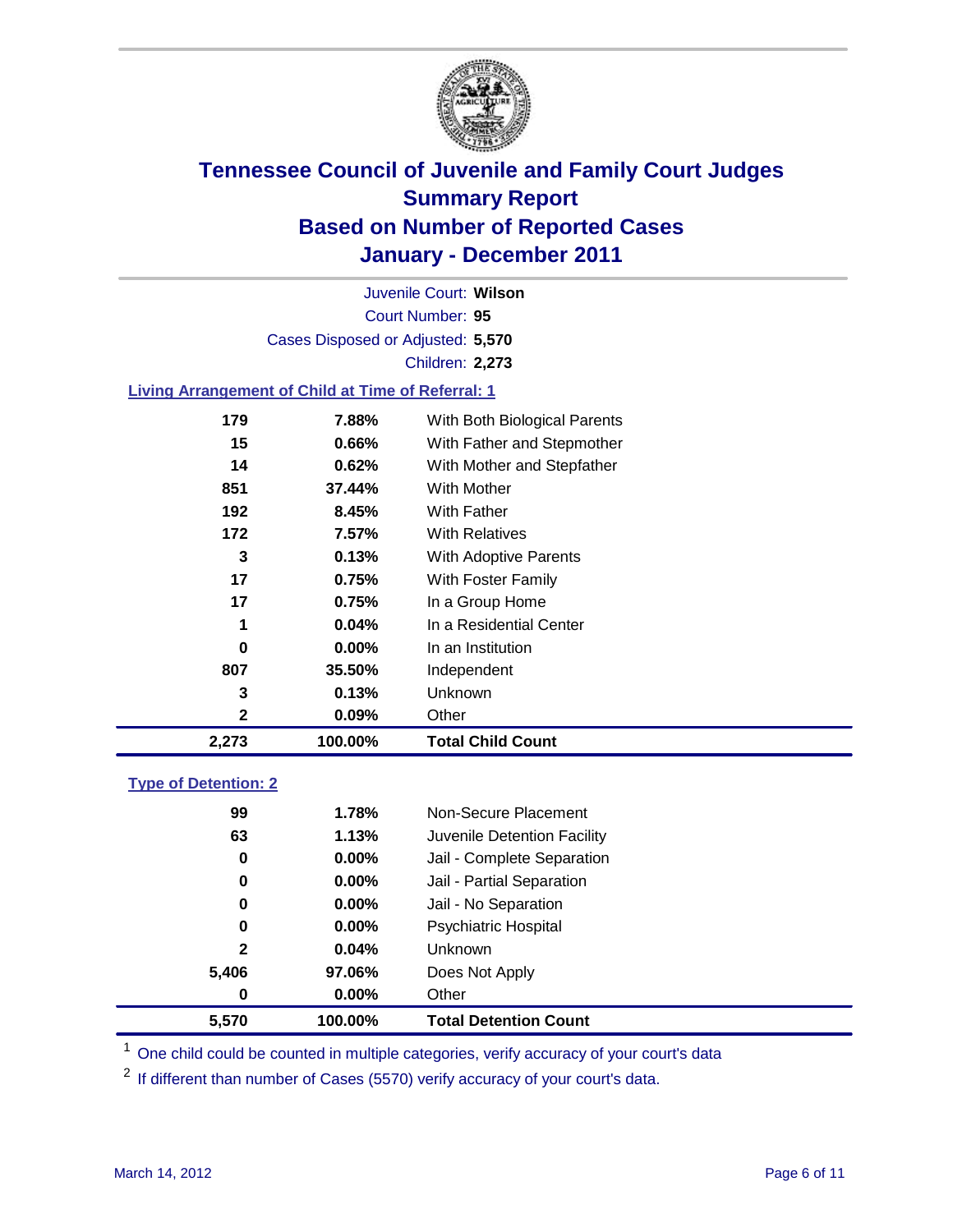

| Juvenile Court: Wilson                             |                                   |                                      |  |  |  |
|----------------------------------------------------|-----------------------------------|--------------------------------------|--|--|--|
|                                                    | Court Number: 95                  |                                      |  |  |  |
|                                                    | Cases Disposed or Adjusted: 5,570 |                                      |  |  |  |
|                                                    |                                   | <b>Children: 2,273</b>               |  |  |  |
| <b>Placement After Secure Detention Hearing: 1</b> |                                   |                                      |  |  |  |
| 108                                                | 1.94%                             | Returned to Prior Living Arrangement |  |  |  |
| 0                                                  | 0.00%                             | Juvenile Detention Facility          |  |  |  |
| 0                                                  | 0.00%                             | Jail                                 |  |  |  |
| 3                                                  | 0.05%                             | Shelter / Group Home                 |  |  |  |
| $\overline{2}$                                     | 0.04%                             | <b>Foster Family Home</b>            |  |  |  |
| $\bf{0}$                                           | 0.00%                             | Psychiatric Hospital                 |  |  |  |
| 6                                                  | 0.11%                             | Unknown                              |  |  |  |
| 5,447                                              | 97.79%                            | Does Not Apply                       |  |  |  |
| 4                                                  | 0.07%                             | Other                                |  |  |  |
| 5,570                                              | 100.00%                           | <b>Total Placement Count</b>         |  |  |  |
|                                                    |                                   |                                      |  |  |  |
| <b>Intake Actions: 2</b>                           |                                   |                                      |  |  |  |
| 2,299                                              | 39.17%                            | <b>Petition Filed</b>                |  |  |  |
| 387                                                | 6.59%                             | <b>Motion Filed</b>                  |  |  |  |
| 831                                                | 14.16%                            | <b>Citation Processed</b>            |  |  |  |
| 4                                                  | 0.07%                             | Notification of Paternity Processed  |  |  |  |
| 2,035                                              | 34.67%                            | Scheduling of Judicial Review        |  |  |  |
| 11                                                 | 0.19%                             | Scheduling of Administrative Review  |  |  |  |
| 155                                                | 2.64%                             | Scheduling of Foster Care Review     |  |  |  |
| 1                                                  | 0.02%                             | Unknown                              |  |  |  |
| 1                                                  | 0.02%                             | Does Not Apply                       |  |  |  |
| 145                                                | 2.47%                             | Other                                |  |  |  |
| 5,869                                              | 100.00%                           | <b>Total Intake Count</b>            |  |  |  |

<sup>1</sup> If different than number of Cases (5570) verify accuracy of your court's data.

<sup>2</sup> If different than number of Referral Reasons (5869), verify accuracy of your court's data.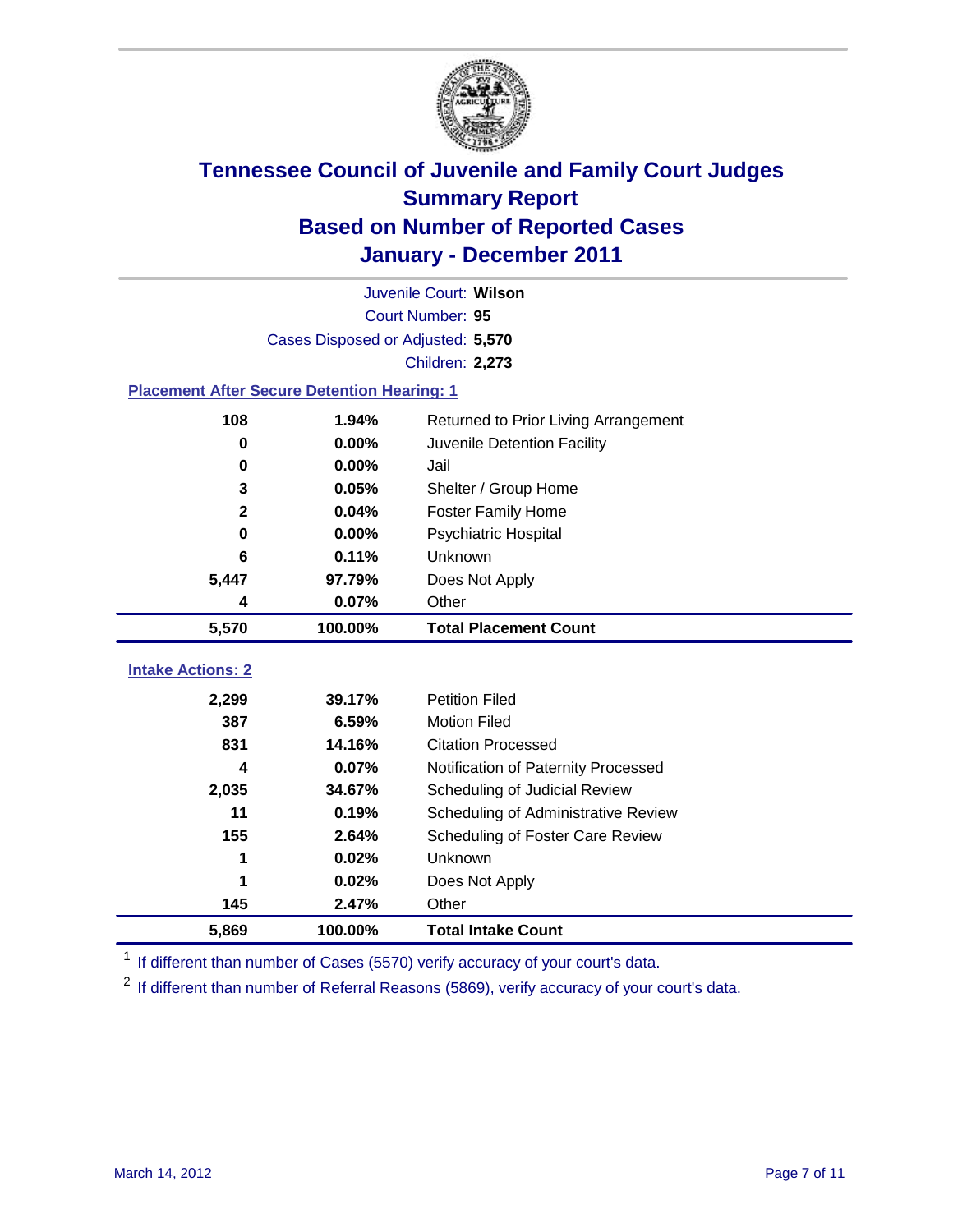

Court Number: **95** Juvenile Court: **Wilson** Cases Disposed or Adjusted: **5,570** Children: **2,273**

#### **Last Grade Completed by Child: 1**

| 210                                     | 9.24%   | Too Young for School         |  |
|-----------------------------------------|---------|------------------------------|--|
| 6                                       | 0.26%   | Preschool                    |  |
| 49                                      | 2.16%   | Kindergarten                 |  |
| 46                                      | 2.02%   | 1st Grade                    |  |
| 28                                      | 1.23%   | 2nd Grade                    |  |
| 31                                      | 1.36%   | 3rd Grade                    |  |
| 34                                      | 1.50%   | 4th Grade                    |  |
| 52                                      | 2.29%   | 5th Grade                    |  |
| 62                                      | 2.73%   | 6th Grade                    |  |
| 77                                      | 3.39%   | 7th Grade                    |  |
| 113                                     | 4.97%   | 8th Grade                    |  |
| 182                                     | 8.01%   | 9th Grade                    |  |
| 185                                     | 8.14%   | 10th Grade                   |  |
| 160                                     | 7.04%   | 11th Grade                   |  |
| 605                                     | 26.62%  | 12th Grade                   |  |
| 0                                       | 0.00%   | Non-Graded Special Ed        |  |
| 1                                       | 0.04%   | <b>GED</b>                   |  |
| 1                                       | 0.04%   | Graduated                    |  |
| 149                                     | 6.56%   | <b>Never Attended School</b> |  |
| 278                                     | 12.23%  | Unknown                      |  |
| 4                                       | 0.18%   | Other                        |  |
| 2,273                                   | 100.00% | <b>Total Child Count</b>     |  |
| <b>Enrolled in Special Education: 1</b> |         |                              |  |

| 2,273 | 100.00% | <b>Total Child Count</b> |
|-------|---------|--------------------------|
| 216   | 9.50%   | Unknown                  |
| 2,031 | 89.35%  | No                       |
| 26    | 1.14%   | Yes                      |
|       |         |                          |

One child could be counted in multiple categories, verify accuracy of your court's data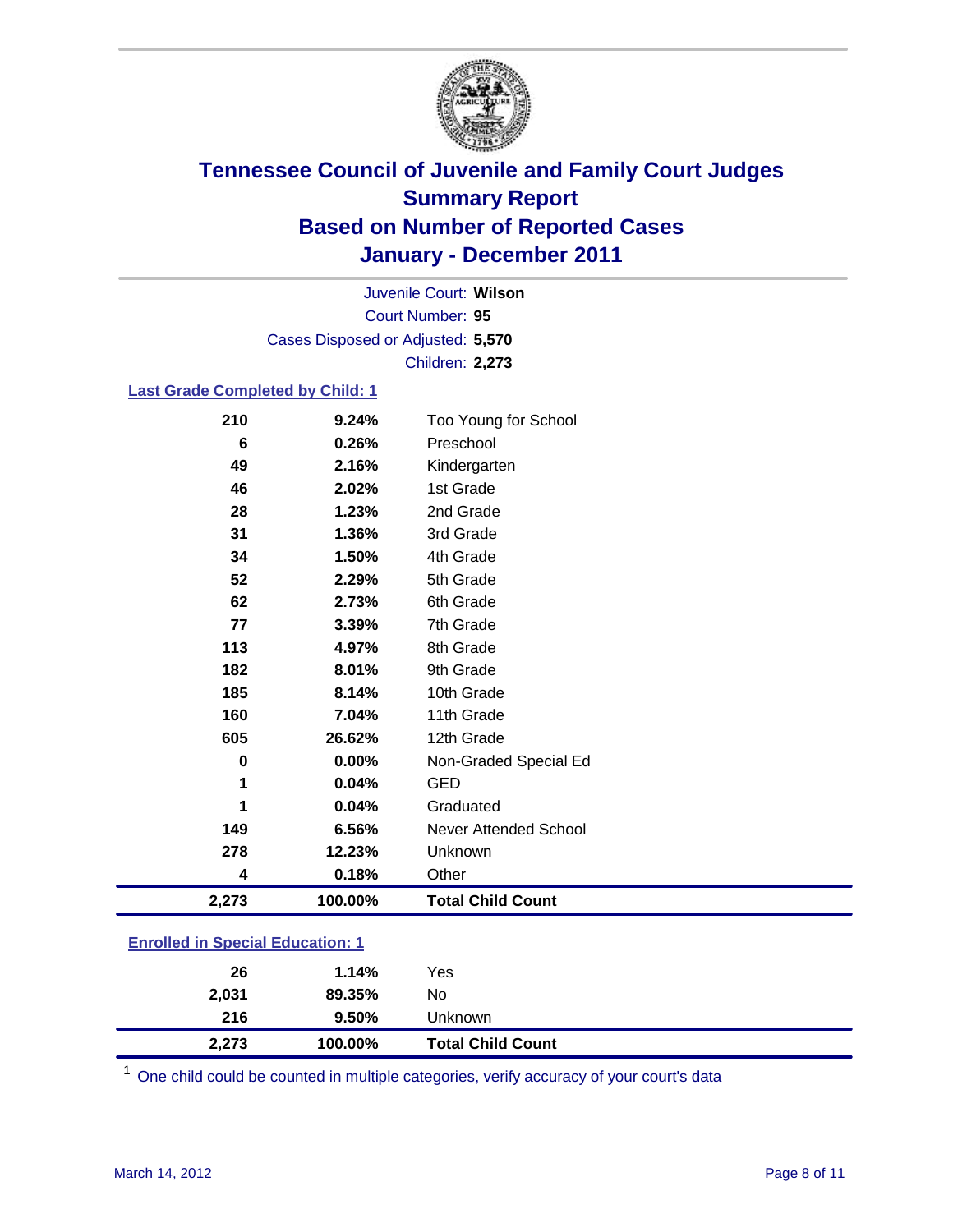

|                              | Juvenile Court: Wilson            |                           |  |  |  |
|------------------------------|-----------------------------------|---------------------------|--|--|--|
|                              | Court Number: 95                  |                           |  |  |  |
|                              | Cases Disposed or Adjusted: 5,570 |                           |  |  |  |
|                              |                                   | <b>Children: 2,273</b>    |  |  |  |
| <b>Action Executed By: 1</b> |                                   |                           |  |  |  |
| 5,769                        | 98.30%                            | Judge                     |  |  |  |
| 4                            | 0.07%                             | Magistrate                |  |  |  |
| 95                           | 1.62%                             | <b>YSO</b>                |  |  |  |
| 1                            | 0.02%                             | Other                     |  |  |  |
| 0                            | 0.00%                             | Unknown                   |  |  |  |
| 5,869                        | 100.00%                           | <b>Total Action Count</b> |  |  |  |

### **Formal / Informal Actions: 1**

| 398          | 6.78%    | Dismissed                                        |
|--------------|----------|--------------------------------------------------|
| 85           | 1.45%    | Retired / Nolle Prosequi                         |
| 407          | 6.93%    | <b>Complaint Substantiated Delinquent</b>        |
| 247          | 4.21%    | <b>Complaint Substantiated Status Offender</b>   |
| 158          | 2.69%    | <b>Complaint Substantiated Dependent/Neglect</b> |
| $\mathbf{2}$ | 0.03%    | <b>Complaint Substantiated Abused</b>            |
| 0            | $0.00\%$ | <b>Complaint Substantiated Mentally III</b>      |
| 104          | $1.77\%$ | Informal Adjustment                              |
| 228          | 3.88%    | <b>Pretrial Diversion</b>                        |
| 32           | 0.55%    | <b>Transfer to Adult Court Hearing</b>           |
| 5            | 0.09%    | Charges Cleared by Transfer to Adult Court       |
| 1,203        | 20.50%   | Special Proceeding                               |
| 454          | 7.74%    | <b>Review Concluded</b>                          |
| 2,486        | 42.36%   | Case Held Open                                   |
| 60           | 1.02%    | Other                                            |
| 0            | $0.00\%$ | <b>Unknown</b>                                   |
| 5,869        | 100.00%  | <b>Total Action Count</b>                        |

<sup>1</sup> If different than number of Referral Reasons (5869), verify accuracy of your court's data.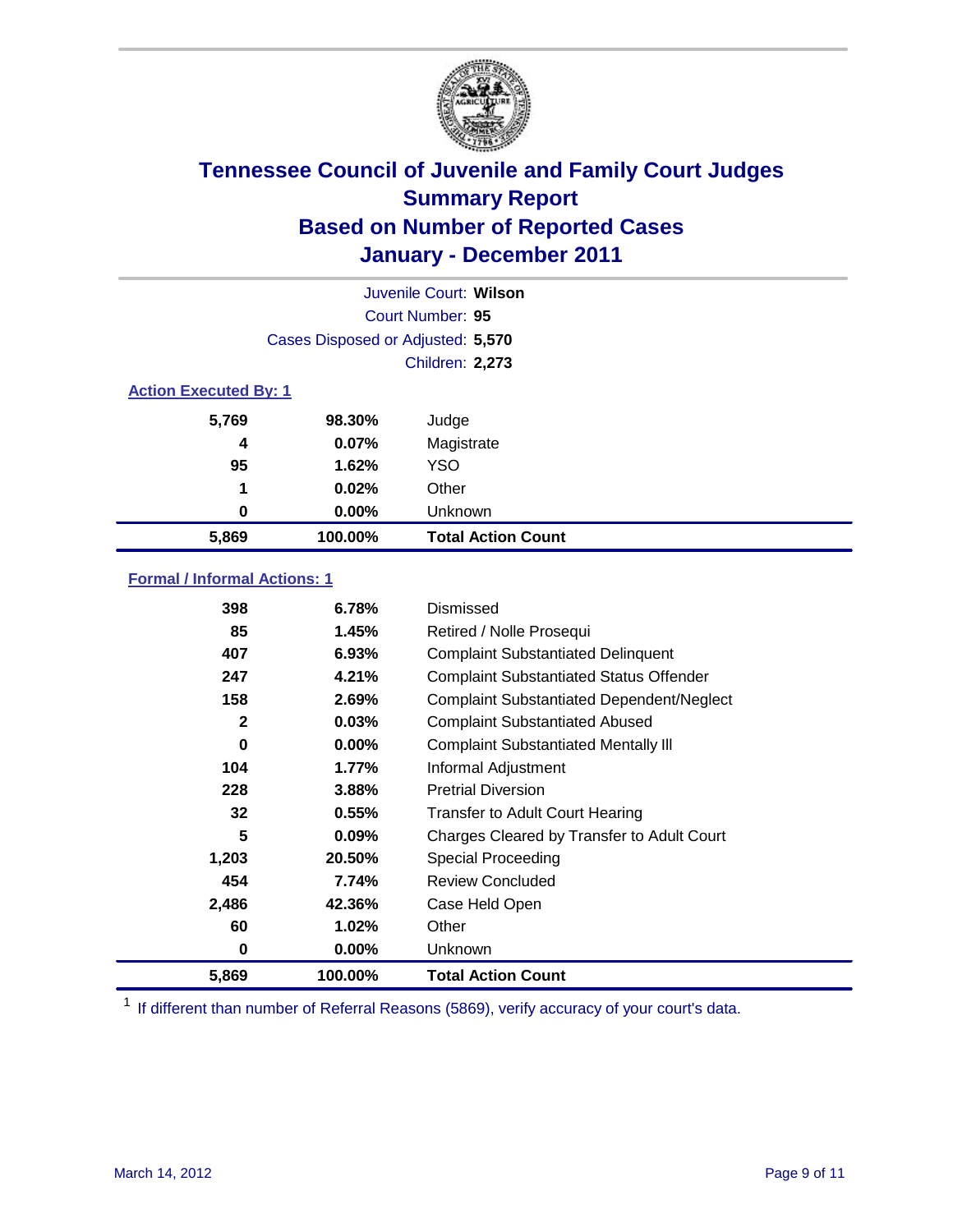

|                       |                                   | Juvenile Court: Wilson                                |
|-----------------------|-----------------------------------|-------------------------------------------------------|
|                       |                                   | Court Number: 95                                      |
|                       | Cases Disposed or Adjusted: 5,570 |                                                       |
|                       |                                   | Children: 2,273                                       |
| <b>Case Outcomes:</b> |                                   | There can be multiple outcomes for one child or case. |
| 428                   | 5.21%                             | <b>Case Dismissed</b>                                 |
| 96                    | 1.17%                             | Case Retired or Nolle Prosequi                        |
| 143                   | 1.74%                             | Warned / Counseled                                    |
| 2,489                 | 30.31%                            | <b>Held Open For Review</b>                           |
| 103                   | 1.25%                             | Supervision / Probation to Juvenile Court             |
| 20                    | 0.24%                             | <b>Probation to Parents</b>                           |
| 0                     | 0.00%                             | Referral to Another Entity for Supervision / Service  |
| 4                     | 0.05%                             | Referred for Mental Health Counseling                 |
| 172                   | 2.09%                             | Referred for Alcohol and Drug Counseling              |
| 1                     | 0.01%                             | <b>Referred to Alternative School</b>                 |
| 0                     | 0.00%                             | Referred to Private Child Agency                      |
| 11                    | 0.13%                             | Referred to Defensive Driving School                  |
| 0                     | 0.00%                             | Referred to Alcohol Safety School                     |
| 35                    | 0.43%                             | Referred to Juvenile Court Education-Based Program    |
| 10                    | 0.12%                             | Driver's License Held Informally                      |
| 1                     | 0.01%                             | <b>Voluntary Placement with DMHMR</b>                 |
| 0                     | 0.00%                             | <b>Private Mental Health Placement</b>                |
| 0                     | 0.00%                             | <b>Private MR Placement</b>                           |
| 1                     | 0.01%                             | Placement with City/County Agency/Facility            |
| 85                    | 1.03%                             | Placement with Relative / Other Individual            |
| 332                   | 4.04%                             | Fine                                                  |
| 464                   | 5.65%                             | <b>Public Service</b>                                 |
| 50                    | 0.61%                             | Restitution                                           |
| 0                     | 0.00%                             | <b>Runaway Returned</b>                               |
| 299                   | 3.64%                             | No Contact Order                                      |
| 0                     | 0.00%                             | Injunction Other than No Contact Order                |
| 25                    | 0.30%                             | <b>House Arrest</b>                                   |
| 13                    | 0.16%                             | <b>Court Defined Curfew</b>                           |
| 0                     | 0.00%                             | Dismissed from Informal Adjustment                    |
| 0                     | 0.00%                             | <b>Dismissed from Pretrial Diversion</b>              |
| $\mathbf{2}$          | 0.02%                             | Released from Probation                               |
| 25                    | 0.30%                             | <b>Transferred to Adult Court</b>                     |
| 1                     | 0.01%                             | <b>DMHMR Involuntary Commitment</b>                   |